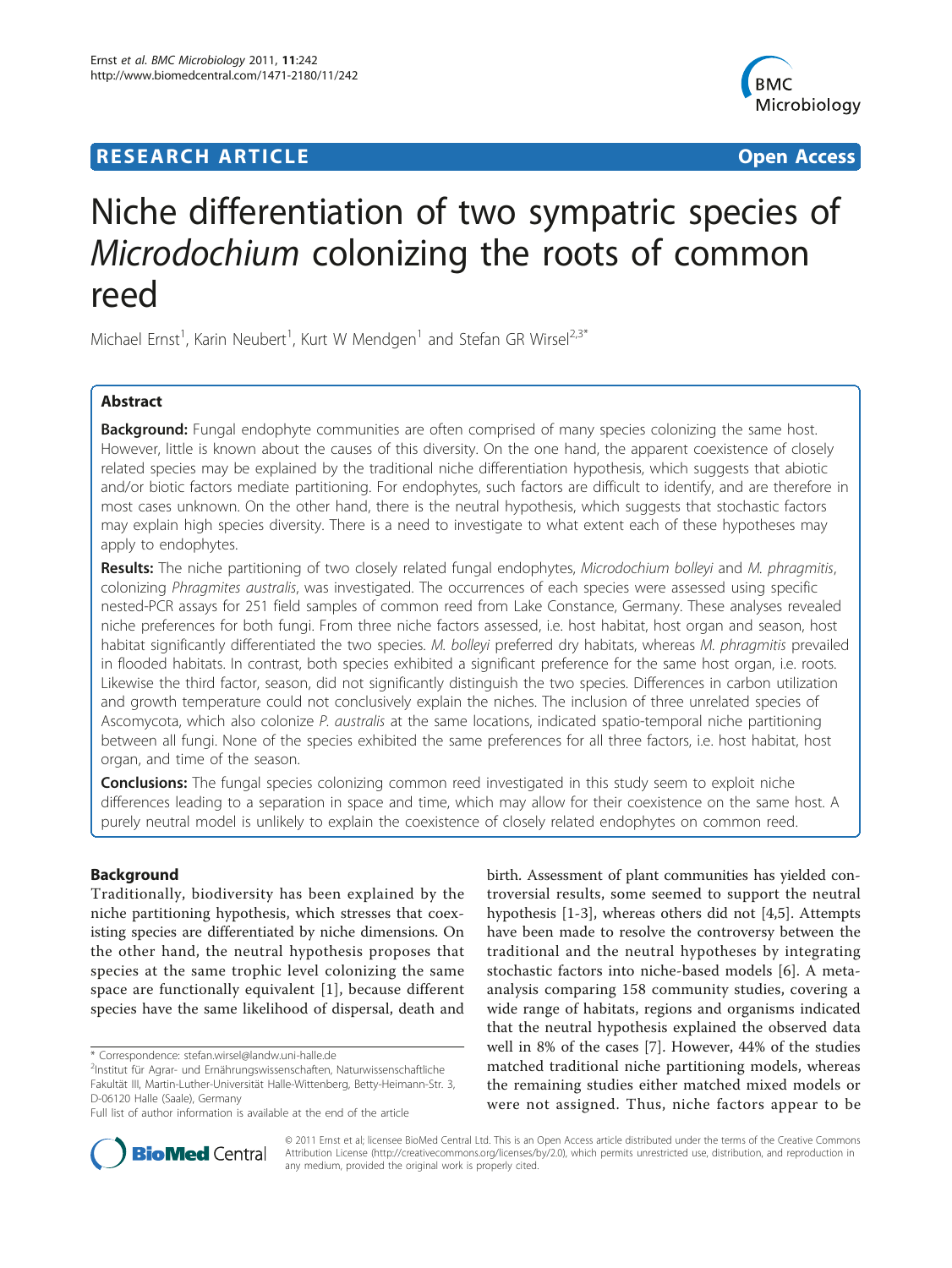essential in many cases for explaining biodiversity but the integration of stochastic elements may improve interpretation. Most research addressing these hypotheses has been performed with plants and animals. For fungi, such research has focused on arbuscular mycorrhizal (AM) fungi, which are widespread root symbionts of a vast range of plant species. AM fungi promote host nutrition, diversity and survival under biotic and abiotic stress conditions [\[8](#page-11-0),[9\]](#page-11-0). Besides AM fungi, other types of fungal mutualists, for example endophytes, can improve the health and the performance of plants. Studies on endophytes have assessed their occurrences and their influences on their hosts and on plant community structure [[10](#page-11-0)-[13\]](#page-11-0). However, further research is required to elucidate the causes and mechanisms leading to the observed diversity of endophytes.

Common reed (Phragmites australis (Cav.) Trin. ex Steudel) has been used as a model to investigate the interactions of a plant with its associated mycoflora and the interactions between different fungi colonizing the same host. Previously, it was found that many different fungi colonized healthy common reed growing in the native freshwater habitats of Lake Constance in the northern alpine forelands of Germany. The number of fungal species identified by cultivation-independent, molecular approaches [[14,15\]](#page-11-0) clearly exceeded those isolated by classical cultivation [[16](#page-11-0),[17](#page-11-0)]. However, only a fraction of the many fungal species present reached a high prevalence, suggesting that competition and niche differentiation may shape these communities.

Abiotic and biotic factors, which distinguish various niches and which may allow some fungal species to dominate over others, are manifold. One approach to identify such factors is to analyze distribution patterns of fungal species observed in classical cultivation schemes, in gene libraries from cloned environmental DNA or in datasets generated using other molecular approaches. The need for sufficient replications in such studies can be met by employing nested-PCR assays that monitor specific fungal species in large collections of field samples. For common reed in Lake Constance these analyses revealed that habitat type and host organ influenced the occurrences of two uncultured fungi [\[15](#page-11-0)]. Additional abiotic and biotic factors that may lead to niche differentiation like temperature, pH, carbon, nitrogen, and other resources can be analyzed, if cultured strains are available.

Isolates belonging to the genus Microdochium (Ascomycota, Pezizomycotina, Sordariomycetes, Xylariales), were the most frequent among those recovered from P. australis under conditions favoring the isolation of endophytes [\[16](#page-11-0)]. These Microdochium isolates were preliminarily assigned to Microdochium sp. and M. phragmitis. The former, which was later characterized as M. bolleyi, was shown to colonize living roots of reed without causing symptoms [[18\]](#page-11-0). M. bolleyi has a broader host range, since it occurs as a minor root pathogen or an endophyte on other grasses as well [[19-21](#page-11-0)]. M. phragmitis seems, however, to associate only with reed.

To investigate coexistence, several approaches were used to search for evidence of niche partitioning between fungal species sympatrically colonizing common reed at Lake Constance. Presence-absence patterns were obtained using specific nested-PCR assays on a large set of field samples determining co-occurrences of the two Microdochium species and three additional, unrelated species. Furthermore, whether divergent growth temperature optima and resource partitioning could define the niches of the two closely related fungal species was examined.

# **Methods**

# Cultivation of fungi

The fungal isolates used in this study (Additional file [1](#page-10-0)) originated from a previously published study [\[16](#page-11-0)]. Reference strains were purchased from CBS (Utrecht, Netherlands). All fungi were cultured on 2% malt agar (Biomalt, Villa Natura Gesundprodukte GmbH, Kirn, Germany) at 20°C in the dark.

Mycelial growth rates were determined using three culture replicates for each isolate and each temperature assayed. These ranged from 0°C to 30°C at intervals of 5°C. The mycelial radii for all cultures were determined after 14 d and additionally at 7 d for cultures incubated at temperatures ranging from 15°C to 30°C. Four individual isolates were analyzed for the 5/97-16 sequence type and five isolates for the 5/97-54 sequence type. Two reference strains were used for M. bolleyi (CBS 137.64, CBS 172.63), and for M. nivale (CBS 110.94, CBS 320.78), respectively. Where applicable, data from strain replicates were combined and averaged. The data were analyzed statistically using the Dunnett test and multifactorial analysis of variance (MANOVA) that separately analyzed the growth rates of the isolates belonging to a species and their individual replicates (confidence limits at  $P < 0.05$ ). Both tests were implemented using JMP software version 4.04 (SAS Institute, Cary, NC, USA).

# DNA extraction, PCR, sequencing and phylogenetic analysis

DNA preparations from fungal mycelia were performed as described previously [[22](#page-11-0)]. DNA preparations from reed tissues used for nested-PCR assays had been conducted earlier [[17](#page-11-0),[22](#page-11-0)] and were kept frozen at -20°C. Reed was harvested from Lake Constance (Germany) at four sites, described previously [\[16](#page-11-0)].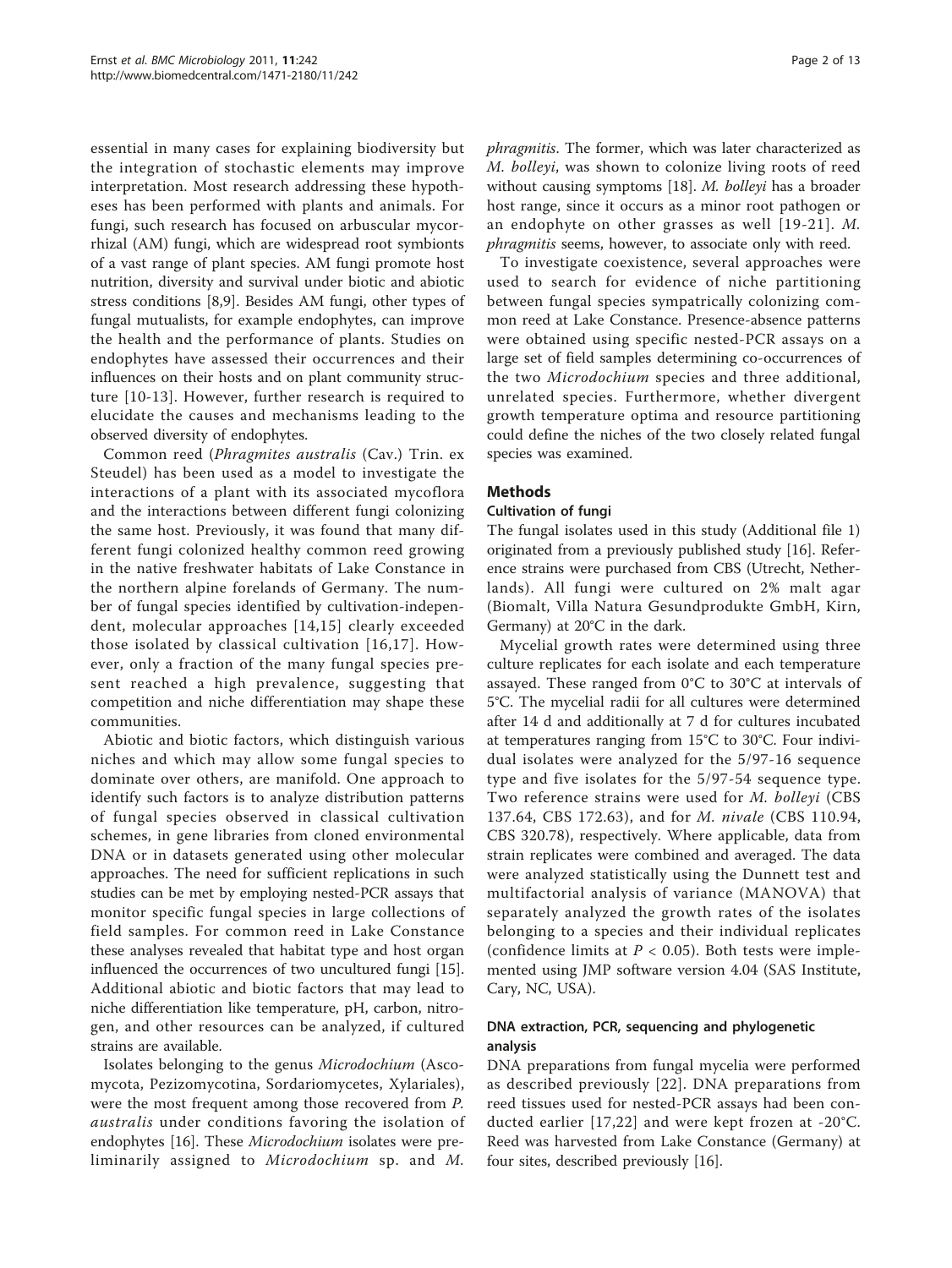<span id="page-2-0"></span>DNA sequences of the ITS (internal transcribed spacers) rDNA region from fungal isolates were produced, assembled, aligned and edited as previously described [[22](#page-11-0)].

Phylogenetic analysis relied on the alignment of 37 sequences created using the software ClustalX [ftp://ftp.](ftp://ftp.ebi.ac.uk/pub/software/mac/clustalx) [ebi.ac.uk/pub/software/mac/clustalx](ftp://ftp.ebi.ac.uk/pub/software/mac/clustalx) and then manually adjusted. The alignment comprised the ITS1-box, the 5.8S rRNA gene, and the ITS2-box. Besides the sequences of isolates listed in Additional file [1](#page-10-0) sequences from related fungi were included that were detected using BlastN searches in public databases. The program PAUP Version 4.0b10 was used to generate the phylogenetic tree depicted in Figure 1[[23\]](#page-11-0). The BioNJ

method with the HKY85 setting for distance measures was used to create a tree that served to estimate the proportions of invariable sites and gamma shapes. A heuristic search under the maximum likelihood criterion and the GTR+G+I substitution model, using the neighbor-joining tree as input, was created. The confidence of the resulting ML tree was estimated using 1000 quartet puzzle steps.

Sequences obtained during this study were deposited in the EMBL-EBI Nucleotide Sequence Database (European Molecular Biology Laboratory-European Bioinformatics Institute; [http://www.ebi.ac.uk/\)](http://www.ebi.ac.uk/) under the accession numbers AM502255 to AM502266 (Additional file [1](#page-10-0)).

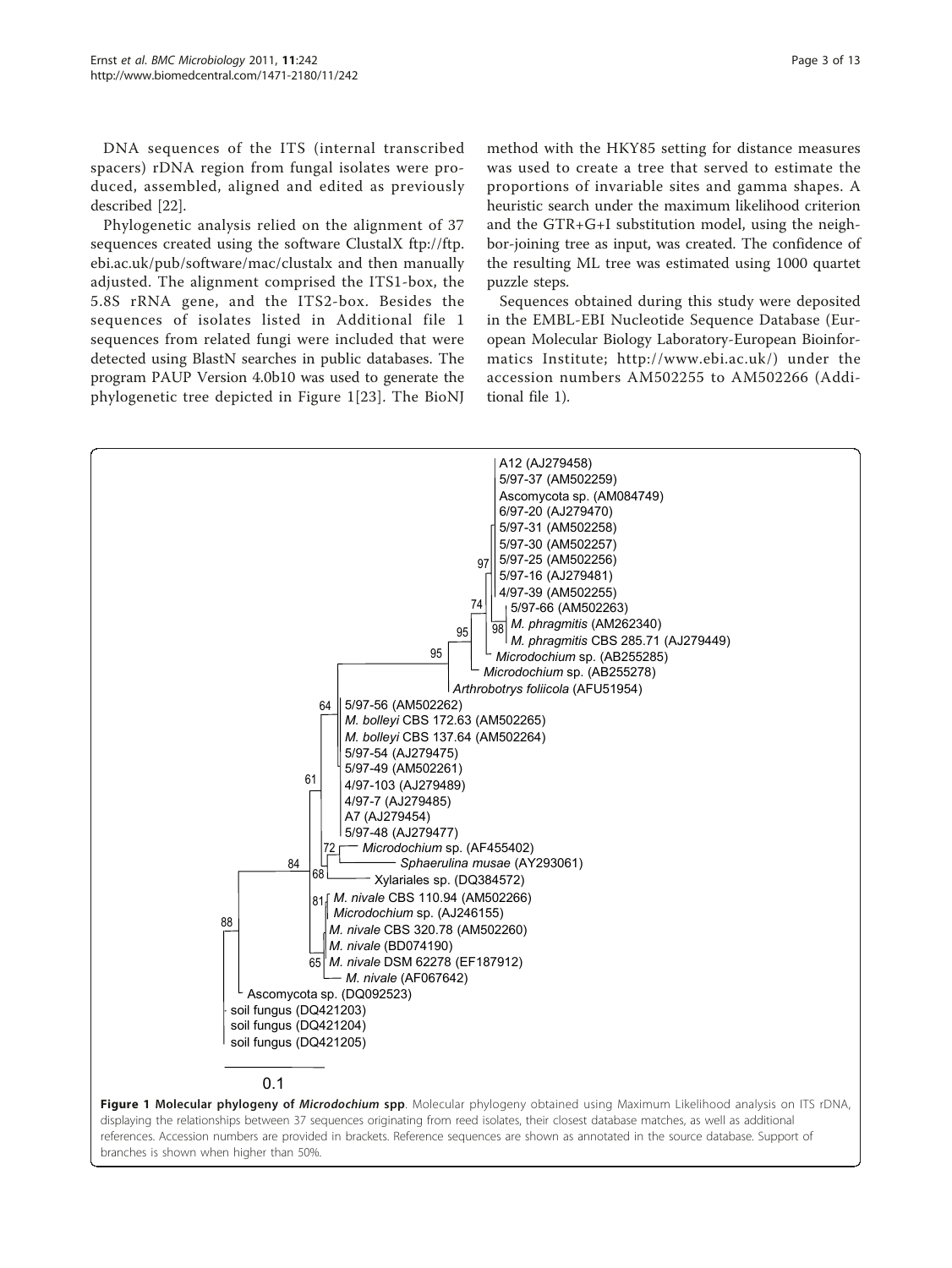#### Nested-PCR assays

DNA preparations originated from 251 samples of 66 standing reed plants that were harvested from Lake Constance from July 1998 to August 2001 [[17\]](#page-11-0). The same DNA preparations had been used earlier to determine the distribution of three additional fungi that were frequently observed in common reed using specific nested-PCR assays [[15](#page-11-0),[17\]](#page-11-0). These previous data allowed assessment of fungal co-occurrence at a broader scale investigating whether other fungi may have influenced the prevalence of Microdochium spp. Two of the additional fungi were uncultured Ascomycota and were originally identified using a molecular approach [\[15\]](#page-11-0). They were designated as Ms7Mb4 (related to Podospora) and Ms43Mb21 (distantly related to an uncharacterized ericoid mycorrhizal fungus). The third fungus was an endophyte, Stagonospora sp. 4/99-1 that originated from cultivation [[17\]](#page-11-0).

The first PCR-step of the two-step nested-PCR assay targeted the Eumycota using the primers ITS1F and ITS4. Reaction mixtures contained: 100 ng of DNA, 2 mM  $MgCl<sub>2</sub>$ , 0.2 mM dNTPs, 0.5 mg/mL bovine serum albumin, 0.25  $\mu$ M of each primer and 0.05 U/ $\mu$ L of recombinant Taq DNA Polymerase (MBI Fermentas) in a total volume of 25 μL. An initial denaturation step at 94°C for 150 s was followed by 40 cycles of the following protocol: 94°C for 30 s, 55°C for 15 s and 72°C for 45 s plus one additional second per cycle. The reaction was terminated by a final extension at 72°C for 10 min. The second PCR step applied specific primers annealing at the highly variable ITS1 and ITS2 boxes. These primers were: 5/97-54/ITS.F2 (5'-GGT GCT GGA AAC AGT GCT GCC AC-3') and 5/97-54/ITS.R2 (5'-GTC GTC TGG CCG GCT TGC AG-3') that were derived from the sequence of isolate M. bolleyi 5/97-54 (Accession no. AJ279475), and 5/97-16/ITS.F2 (5'-ACC CGA AAG GGT GCT GGA AG-3') and 5/97-16/ITS.R2 (5'- TTG GCT ATC GTC TAG ACG TGT TCA A-3') that were derived from the sequence of M. phragmitis 5/97- 16 (Accession No. AJ279481). Reaction mixtures contained: 0.25 μL of the first PCR reaction, 1.5 mM  $MgCl<sub>2</sub>$ , 0.2 mM dNTPs, 0.5 mg/mL bovine serum albumin, 0.125 μM of each primer and 0.05 U/μL of recombinant Taq DNA Polymerase in a total volume of 25 μL. Reactions with primers 5/97-54/ITS.F2 and 5/97-54/ITS. R2 included an initial denaturation step of 94°C for 120 s that was followed by 5 cycles of a touch-down protocol (94°C for 30 s, 82°C for 45 s with a decrease of 1°C per cycle) and then by 40 additional cycles (94°C for 30 s, 77°C for 45 s plus one additional second per cycle). This was followed by a final extension at 77°C for 10 min. Reactions with primers 5/97-16/ITS.F2 and 5/97- 16/ITS.R2, basically followed the same scheme but had an initial annealing temperature of 77°C at the first cycle, followed by a touch-down to 72°C. Positive and negative controls included genomic DNAs of target and non-target fungi, respectively.

Results of nested-PCR assays were scored as 0 vs. 1 and statistically analyzed using a contingency table and a binomial distribution test ( $P < 0.05$ ) with the Bonferroni correction. The co-occurrences of two fungi in the same samples were examined using pair-wise contingency analysis and two-sided Fisher's Exact test (confidence limits at  $P < 0.05$ ) to determine deviation from a random distribution, either positive or negative. Fisher's Exact test provides a precise likelihood for the observed distribution, but is restricted to pair-wise analysis. These statistical analyses were performed using JMP version 4.04. Analyses of co-occurrences of several species were carried out with the Co-occurrence module in the software EcoSim Version 7.72 [http://garyentsminger.com/](http://garyentsminger.com/ecosim/index.htm) [ecosim/index.htm](http://garyentsminger.com/ecosim/index.htm). EcoSim applies a Monte Carlo approach to create a random distribution of data for statistical testing that is compared to the experimental data to test the null hypothesis that the co-occurrence patterns observed in the field samples result from random variation (confidence limits at  $P < 0.05$ ) [[24](#page-11-0)]. The recommended default settings were used except for the number of randomized data matrices generated by the software, which was increased to 10000. It had previously been suggested that deviation from other default program settings, that keep the number of species observed in each sample ("fixed columns") constant, as well as the sum of the incidences of each species ("fixed rows") for the randomizations, could result in misleading assertions [[25\]](#page-11-0).

Canonical correspondence analysis (CCA) with PC-ORD version 5.10 (MjM Software Design, Gleneden Beach, OR) was used to assess the degree to which each of three factors analyzed contributed to the frequencies of the fungi detected in the field samples. CCA used the incidences of five species examined for 46 distinct habitat-organ-month combinations. In CCA setup, axis scores were standardized using Hill's method. Axes were scaled to combine representation of species and stands. Stand scores were treated as linear combinations of factors. Graph ordination was set up in two dimensions to present the two most important factors. A Monte Carlo permutation test based on 999 random permutations was applied to test the null hypothesis that the community was independent of the analyzed factors.

#### Registration of substrate utilization spectra

Microdochium isolates were grown in liquid medium containing 4 g/L glucose, 10 g/L malt extract, 4 g/L yeast extract [[26\]](#page-11-0) for 3-7 d at 20°C and 120 rpm to obtain the inoculum for the physiological tests. The reed strains A7, 4/97-7, 5/97-48, 5/97-49, and 5/97-54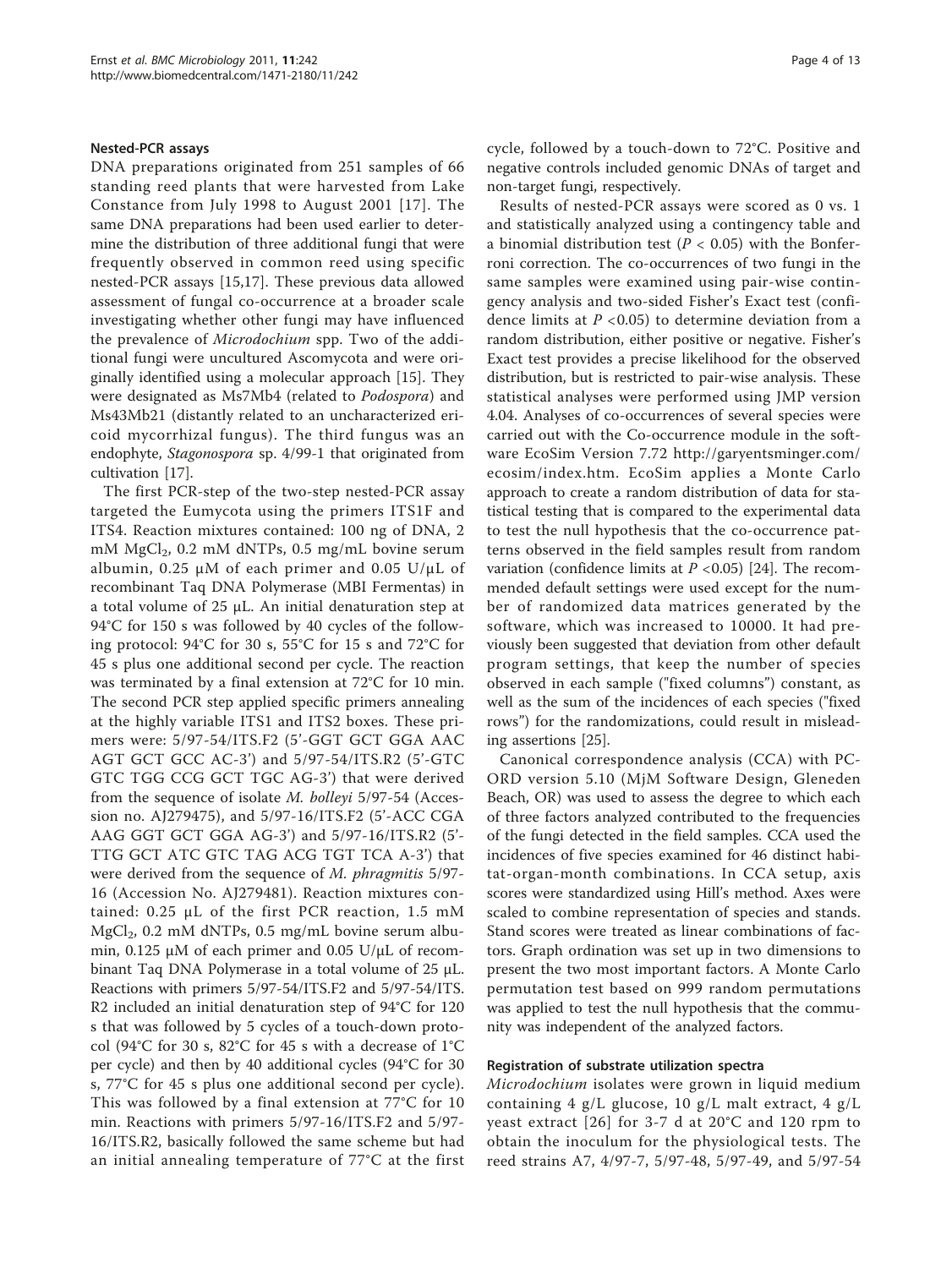were taken for M. bolleyi, whereas 4/97-39, 5/97-16, 5/ 97-30, and 6/97-20 represented M. phragmitis. In addition, reference strains from CBS, (Additional file [1\)](#page-10-0) were analyzed. Mycelia were harvested using filtration, washed with autoclaved distilled water and re-suspended in 2% carrageenan type II (Sigma, Deisenhofen, Germany) to provide an OD590 of 0.05. Each well of a BIO-LOG SF-N2 plate (Merlin Diagnostika GmbH, Bornheim, Germany) was inoculated with 100 μl of mycelial suspension. These microtiter plates contained 95 different carbon sources and one control well without any carbon source. Plates were incubated for 10 d at 21°C in the dark. Thereafter, absorption at 560 nm was recorded using an ELISA reader (SLT Spectra, SLT Laborinstrumente GmbH, Grödig, Austria). After exporting the data to Microsoft Excel, the absorption in the control well was defined as 0% growth and that of the well with the maximum absorption as 100%. All other values were scaled in relation to these limits. For each isolate tested, three independent experiments were performed and the transformed results were averaged. The t-test and the Dunnett test in JMP were used to assess the variation between species for each carbon source using the average values of each isolate (confidence limits at  $P < 0.05$ ). Furthermore, the overall similarity of carbon usage patterns between species was compared using the Niche Overlap module in EcoSim [[24](#page-11-0)]. All four EcoSim randomization algorithms (RA1- RA4) were used to generate 10000 simulated data matrices in each case. For all other parameter settings, the default was used.

# Results

# Molecular characterization of Microdochium isolates

A molecular phylogeny of the ITS region was generated that included previous sequences from Microdochium spp. [[16](#page-11-0)], new sequences from Lake Constance reed isolates and from CBS reference strains (Additional file [1](#page-10-0)), and in addition, sequences from databases that were identified by BlastN searches. The phylogeny indicated the existence of three different sequence variants among the isolates colonizing common reed at Lake Constance (Figure [1](#page-2-0)). Eight isolates had identical sequences and were typified by the previously described isolate 5/97-16 [[16\]](#page-11-0). This sequence variant had 98.4% identity to the reference M. phragmitis (CBS 285.71). A single isolate, 5/97-66, was identical to CBS 285.71. We treated all these isolates as *M. phragmitis*. This degree of similarity was clearly higher than the limit of 97% that had previously been suggested to differentiate fungal species using their ITS sequence [\[27](#page-11-0),[28\]](#page-11-0). Furthermore, because intraspecific variation in the rRNA gene cluster is known in eukaryotes including fungi, a higher threshold value may introduce the risk of wrongly dividing isolates belonging to a single species into different species. A previous study found that intraspecific ITS variation ranged from 0.16 to 2.85% in Ascomycota and Basidiomycota [[29](#page-11-0)]. Another group of seven isolates had sequences that formed a cluster with the references M. bolleyi CBS 137.64 and CBS 172.63. They diverged by at most 0.5% from each other. Therefore, and because typical morphological characters were highly similar compared to these references (data not shown), the previously described Microdochium sp. typified by isolate 5/97-54 [[16](#page-11-0)] was treated here as M. bolleyi. None of the isolates from reed clustered with references belonging to M. nivale or any of the other species included in the phylogram.

# Nested-PCR assays indicate niche differentiation of Microdochium spp

To examine whether colonization of P. australis by the two species of Microdochium reflected stochastic patterns or niche differentiation two nested-PCR assays were designed that specifically targeted the ITS sequence of the 5/97-16 and of the 5/97-54 sequence variants. The specificities of these assays were tested using genomic DNA preparations as templates that were extracted from the fungal isolates typifying the Microdochium sequence variants identified above and from additional isolates belonging to other genera of Ascomycota that had been recovered from P. australis earlier [[16\]](#page-11-0). Genomic DNA from aseptically grown P. australis served as an additional negative control. As anticipated, the first PCR step, which used standard primers targeting the Eumycota, yielded reaction products with all fungal templates (Additional file [2A\)](#page-10-0). The second PCR steps using primers directed against the individual Microdochium species yielded reaction products only with DNA from the targeted fungi (Additional file [2B-C\)](#page-10-0).

The incidences of the two Microdochium species in 251 DNA samples covering a period of three years, four host organs, i.e. rhizome, root, stem, and leaf, and two contrasting habitat types, i.e. flooded and dry, were analyzed. Both targets were generally detectable in all organs, at all sites and throughout the seasons. The overall detection frequency was 22% for M. phragmitis and 27% for M. bolleyi. From each nested-PCR series one randomly chosen product for each host organ was sequenced to validate the correctness of the method employed. Each of the eight PCR-products corresponded to the respective previously determined sequences (data not shown).

In general, the results from the nested-PCRs on the field samples indicated for both targets, but especially for *M. phragmitis*, a reduced prevalence during the warm summer months when the data were pooled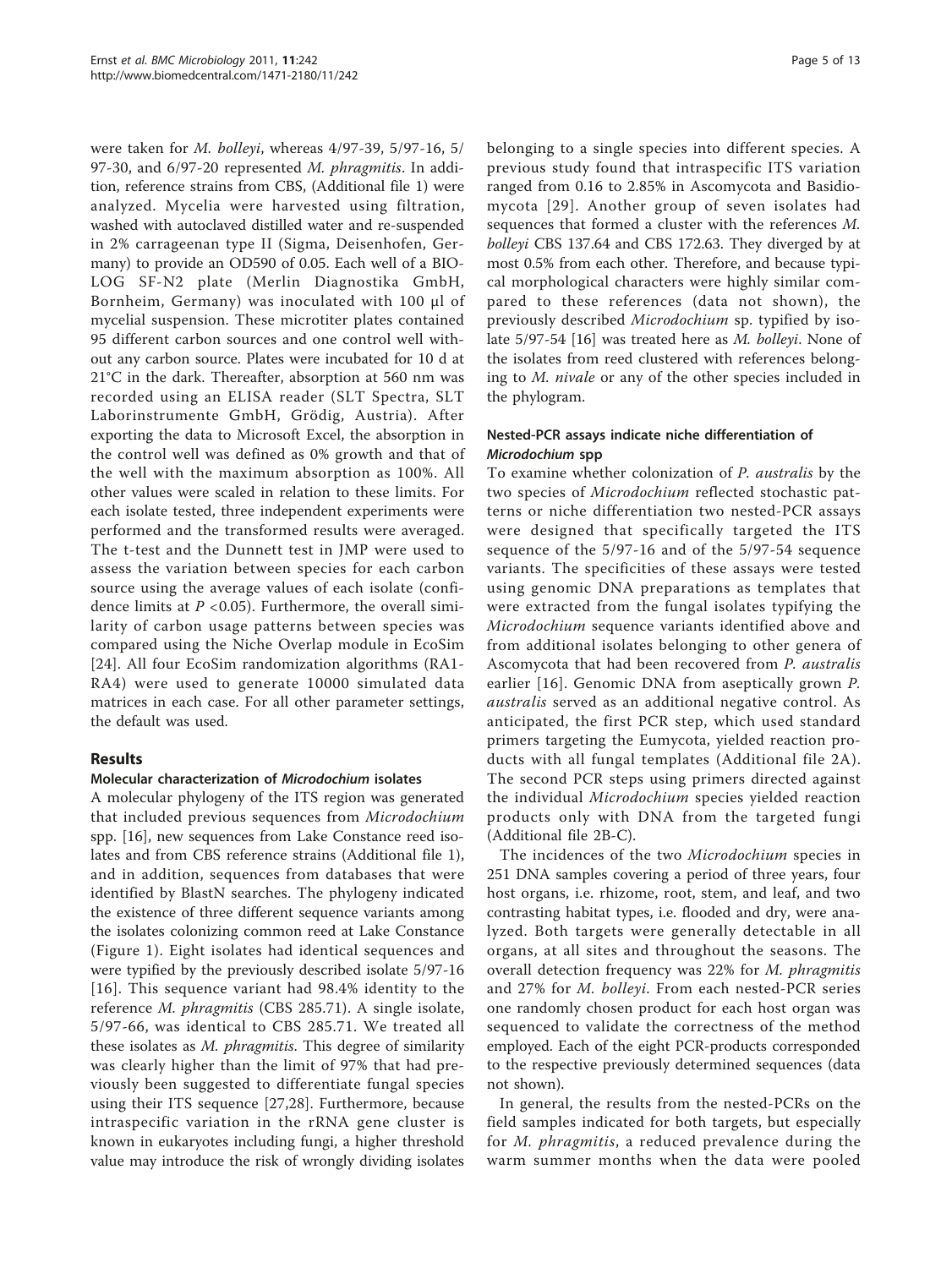across host habitat and host organ (Figure 2). Statistical support for this observation was obtained for *M. phrag*mitis when comparing its minimum, i.e. July, in a pairwise manner with the other months that demonstrated a significant difference to April (binomial test,  $P =$ 0.006) and November ( $P = 0.007$ ). In addition, the variance between September and November was also significant ( $P = 0.007$ ). When applying the stringent Bonferroni corrections on an analysis testing all months against each other, all variations appeared non-significant. Variations in the corresponding data for the other target, M. bolleyi, did not show any significance, neither when analyzed in a pair-wise manner nor in a total analysis. For both targets, there was no statistical support for seasonal variation when evaluating the results for the individual host organs separately (data not shown, binomial test with  $P < 0.05$ , Bonferroni corrected). When comparing the detection frequencies of the two fungi against each other none of the apparent variations proved to be significant for any month when the data were pooled across organs (binomial test with  $P < 0.05$ , Bonferroni corrected) (Figure 2).

Statistical analysis of variation with respect to the colonized host organ revealed for both, M. phragmitis and M. bolleyi, a significant preference for roots (binomial test with  $P < 0.05$ , Bonferroni corrected). Besides host organ, also the host habitat affected the incidences of the fungi. M. phragmitis occurred significantly more frequently at flooded sites compared to dry sites (27% vs. 16%, binomial test,  $P = 0.0385$ ) when the data were pooled across organ. The opposite result was obtained for *M. bolleyi* (19% vs. 34%, binomial test,  $P = 0.0110$ ). When examining variation resolved for all host organhabitat type combinations (Figure [3](#page-6-0), small letters), M. phragmitis showed a significant preference for roots at flooded sites ( $P = 0.0127$ ), whereas M. bolleyi significantly preferred roots ( $P = 0.0002$ ) and in addition rhizomes ( $P = 0.0386$ ) at the dry sites. Comparisons between the two species showed that roots were the only organs with significantly contrasting preferences for the habitat type (root-flooded:  $P = 0.0213$ ; root-dry:  $P =$ 0.00004) (Figure [3](#page-6-0), capital letters).

# Carbon utilization patterns of Microdochium spp

To determine whether resource partitioning, as a biotic attribute, may have contributed to these findings the potential of Microdochium spp. to utilize 95 different carbon sources was tested in vitro. The EcoSim Niche Overlap module was used to evaluate the overall similarity in carbon usage. The niche overlap index in the experimentally obtained data set was 0.9733, whereas the mean of the simulated matrices was 0.7127, using default parameters for calculation (RA3 model). This difference was statistically significant ( $P < 0.05$ ), and thus indicated that the carbon usage of the two species was overall more similar than expected by chance. The application of alternative parameters for the calculation (i.e. the RA1, RA2, and RA4 models) led to the same conclusion. In addition, intra-species comparison of different strains belonging to the same species showed that within each of the two species there were significantly more resource overlaps than expected by chance (data not shown).

Although the carbon utilization capabilities of the two species were similar, specific differences existed, which were statistically assessed using t-tests. Significant differences between the two species  $(P < 0.05)$  were observed for 21 substrates (22.1%) (Additional file [3\)](#page-10-0). In addition,

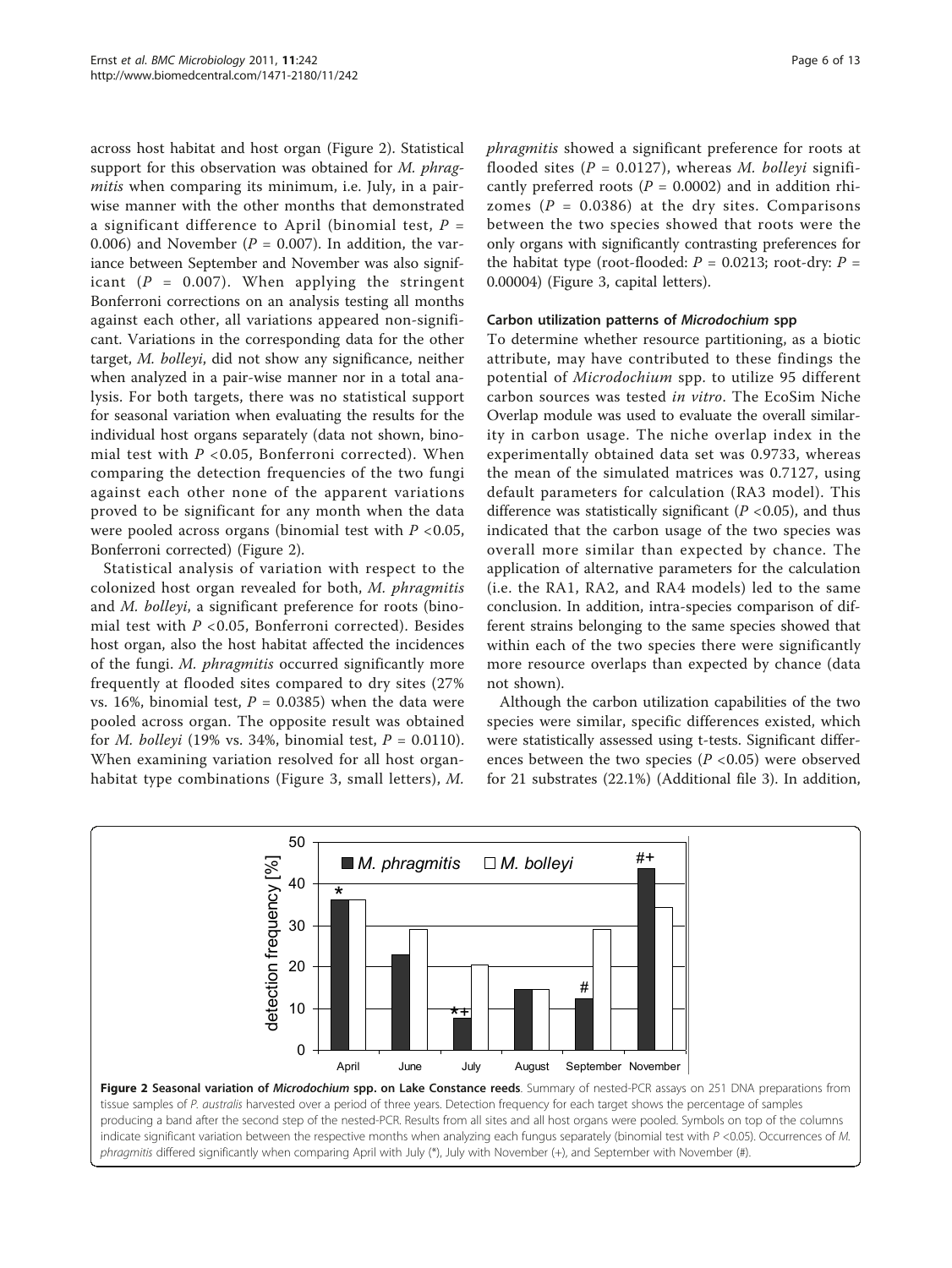<span id="page-6-0"></span>

the application of the Dunnett test rendered essentially the same results (not shown). M. bolleyi grew significantly better than M. phragmitis on 10 of the 95 carbon sources tested (Additional file [3\)](#page-10-0). Conversely, M. phragmitis grew significantly better than M. bolleyi on 11 carbon sources (Additional file [3\)](#page-10-0).

# Temperature ranges for growth of Microdochium spp

The potential effect of temperature, as an abiotic attribute, was tested to determine if it could distinguish these fungi and explain their observed distributions in field samples. All reed isolates of each species exhibited highly similar growth rates at all temperatures tested. M. bolleyi isolates had a maximum at 25°C and were still able to grow at 30°C (Figure 4). M. phragmitis isolates had growth rates a little higher than those of M. bolleyi up to 20°C. However, they grew much more slowly above 20°C, which was their maximum, and they completely ceased to grow at 30°C. This also applied to M. nivale, which was used as an outgroup. When such cultures were transferred to a temperature of 15°C the colonies started to expand again, indicating that these fungi were still viable. Dunnett tests ( $P \lt \mathcal{P}$ 0.05) on the averaged growth rates of the  $M$ . phragmitis and M. bolleyi isolates indicated significant differences for all temperatures tested except 20°C. Multifactorial analysis of variance (MANOVA, P < 0.05) yielded the same result.

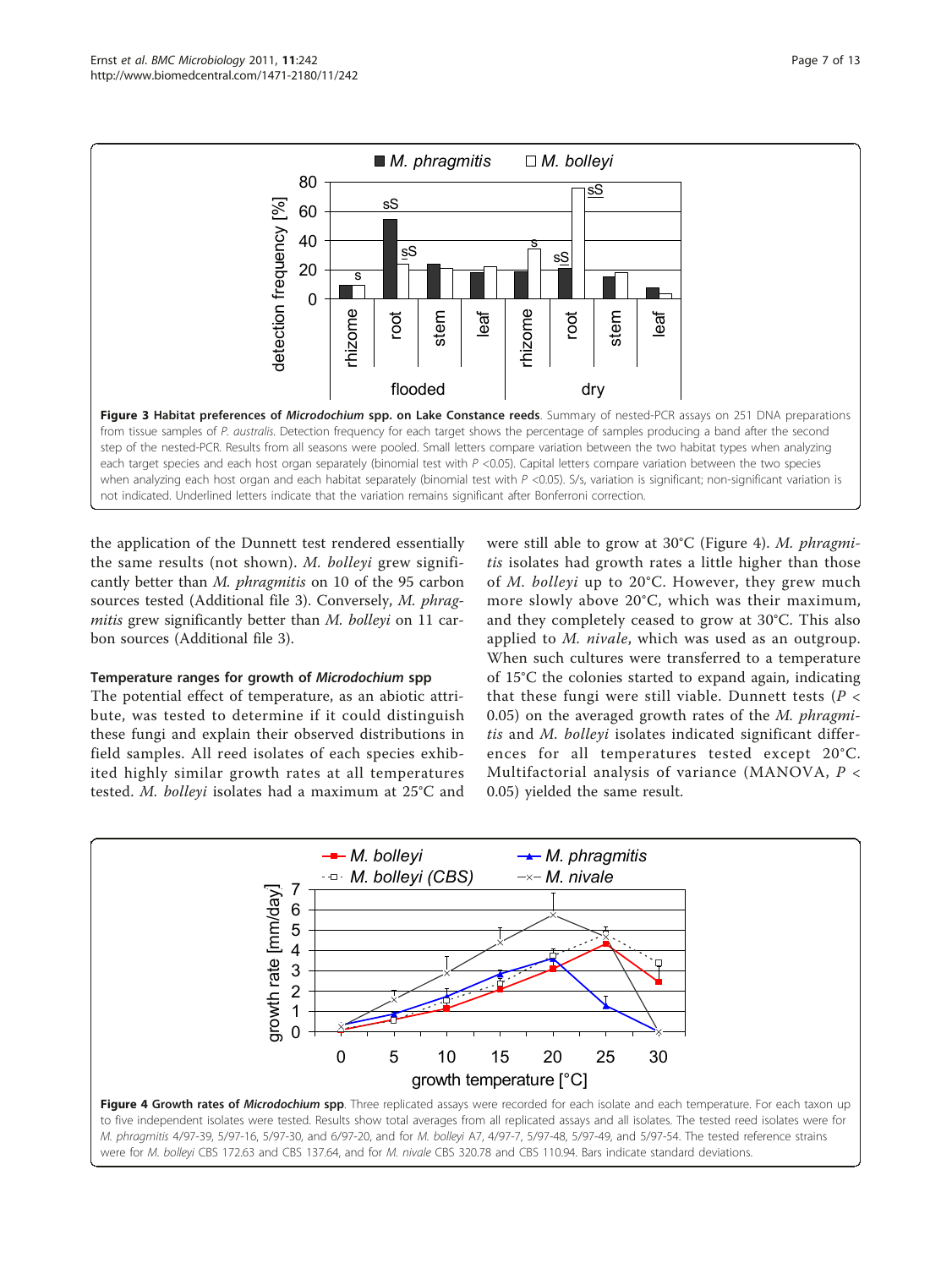<span id="page-7-0"></span>Whether temperature optima determined in vitro could correspond to soil temperature at sites where the fungi were originally isolated was investigated. Three data loggers were buried at a soil depth of 20 cm at one of the original locations on the shores of Lake Constance to record hourly ambient temperatures from March 2005 to February 2006 (K. Neubert & J. Nechwatal, data not shown). The average annual soil temperature was 11.1°C with a maximum reaching slightly above 21°C, which occurred for only a few days in summer. Both species grew equally well in vitro at 21°C.

### Co-occurrences of five fungal species

Four statistical tests were used to analyze the occurrences of five fungi, i.e. the binomial distribution test, the EcoSim Co-occurrence module [[24](#page-11-0)], Fisher's Exact test and Canonical Correspondence Analysis (CCA). Except for CCA, one combined data set, including nested-PCR results from all 251 samples, was analyzed simultaneously using each method, and in addition, several partial data sets were analyzed to examine occurrences for season, host organ, host habitat, and for the combination of organ plus habitat, respectively.

First, the binomial distribution test  $(P < 0.05)$  with Bonferroni corrections was applied to examine whether within a given data set the total incidence of one species differed significantly from that of another species. Three of ten species pair comparisons using the undivided data set showed significantly contrasting occurrences (Additional file [4\)](#page-10-0). These three comparisons involved Ms43Mb21, which was generally less prevalent than all other species. Although season did not significantly separate the species pair  $M$ . phragmitis -  $M$ . bolleyi (as mentioned above), the inclusion of the three additional species showed that this factor contributed to the separation of the five species. Four of 60 species pair comparisons (6.7%) using data sets divided by months (ten species pairs, six months) showed significant differences (Figure 5A, Additional file [4](#page-10-0)). Nine of 40 species pair comparisons (22.5%) using data sets divided by host organ showed significant differences (Additional file [4](#page-10-0)). Five of 20 species pair comparisons (25%) using data sets divided by habitat type showed significant differences (Additional file [4\)](#page-10-0). Ten of 80 species pair comparisons (12.5%) using data sets divided by the combination of organ plus habitat showed significant differences (Figure 5B, Additional file [4\)](#page-10-0).

The second statistical test was the Co-occurrence module of EcoSim. In a total data set comprising all five species, significantly less co-occurrence was observed compared to the null hypothesis ( $P$  <0.05; data not shown). The analyses of data matrices that reflected the distributions of the five species in the individual months exhibited significantly decreased co-occurrences in Page 8 of 13



August and September. Accordingly, assessment of individual organs demonstrated significantly decreased cooccurrences for stem. Both habitats surveyed, dry, and flooded, showed significantly decreased co-occurrences. From the eight organ-habitat combinations, only stems from the dry habitat exhibited a significant decrease. We did not observe a significant increase of co-occurrence in any of the analyses.

The third statistical test applied was Fisher's Exact test  $(P<0.05)$  with Bonferroni corrections to determine if certain species pairs may co-occur significantly more or less frequently in the same samples than expected by chance. Three of ten species pair comparisons (M. bolleyi vs. Ms7Mb4 and vs. Ms43Mb21, respectively, and Ms7Mb4 vs. Ms43Mb21) using the undivided data set showed significantly more co-occurrences (Additional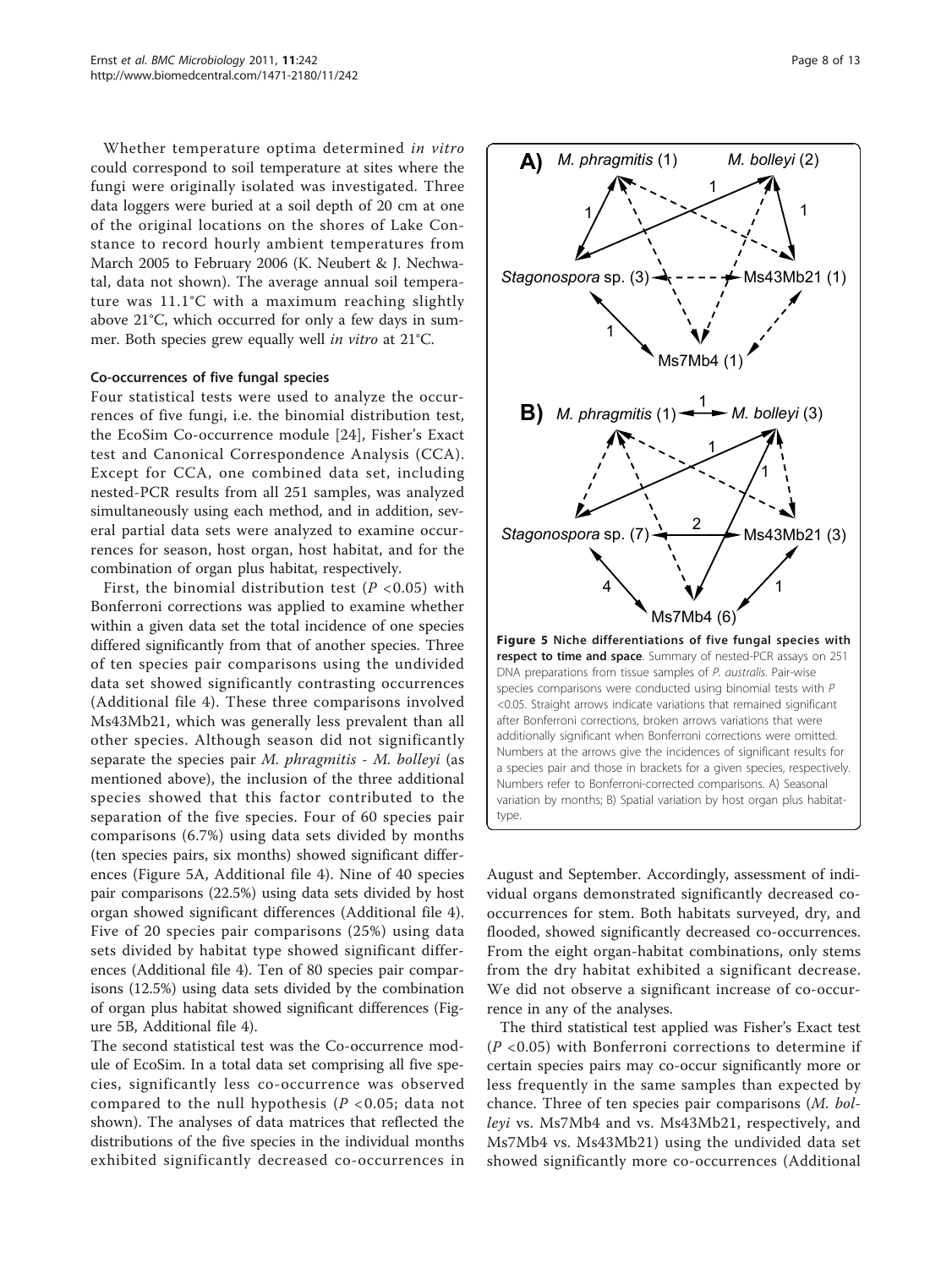file [5](#page-10-0)). Only the pairing of Stagonospora sp. vs. Ms7Mb4 co-occurred less frequently than expected by chance. Neither the analyses of the 60 species pair comparisons using data sets divided by months nor those of the 40 comparisons using data sets divided by host organ showed any significant differences when applying Bonferroni corrections (Additional file [5](#page-10-0)). In contrast, examination of data sets separated for host habitat revealed that M. bolleyi co-occurred with Ms7Mb4 and Ms43Mb21 more frequently at the dry habitat than expected by chance. Under the same conditions, M. bolleyi co-occurred with Stagonospora sp. less frequently. None of the 80 pair-wise species comparisons that examined data sets divided by the combination of organ plus habitat showed significantly increased or decreased co-occurrences (Additional file [5](#page-10-0)).

Finally, CCA was used to estimate which of the analyzed factors most influenced the occurrences of five species in all samples analyzed. Space at the level of organ explained 32.9% of the observed total variation, whereas space at the level of habitat and time at the level of months did so for 5.5% and 0.1%, respectively. A plot including the two main axes indicated that all five species were well separated for at least one factor (Figure 6). It underlined that Stagonospora sp. was distinguished from the other species mainly because of its distinct organ preferences. The CCA plot confirmed that habitat type was most important for separation of the two Microdochium species. For the remaining species, both organ and habitat determined their separation.

# **Discussion**

Previous studies have indicated that fungal endophytes may coexist at very small scales. In this study, niche partitioning between two endophytic species of Microdochium sympatrically colonizing Phragmitis australis was assessed. M. bolleyi and M. phragmitis were found to be significantly segregated for host habitat, but not for host organ and season. However, when additional, unrelated fungi that colonize the same host were also included in the analyses, the latter two factors were also found to contribute to niche partitioning.

Several factors can cause niche differentiation between endophytes, which may attenuate competition and thus allow for a high fungal diversity on the same host species. One factor is space, which is with respect to endophytes hierarchically structured from continent to region, to habitat, to host individual, to host organ, and further down to the level of host cells. Two of these levels, i.e. the habitat type and the host organ, were analyzed. Both, M. bolleyi and M. phragmitis, preferentially colonize the same organ, i.e. roots, confirming an earlier result [\[16\]](#page-11-0). Within the limits of detection, nested-PCR assays in this study indicated that M. bolleyi occurs more frequently on roots at dry sites, whereas M. phragmitis occurs more frequently on roots at flooded sites. This suggests spatial niche partitioning at the level of habitat type. Like all molecular assays employing fungal genomic DNA extracted from field samples, the assays from this study cannot distinguish between growing and dormant cells, and thus cannot provide details on metabolic activities or developmental stages. In addition, a possible introduction of bias against rare templates during the first stage of the nested-PCR has to be considered, which would produce false-negative results in case of fungi present at very low abundance. However, if the first step of nested-PCR comprises as many cycles as used here rare templates will be over- not under-amplified, as previously shown [\[30\]](#page-11-0). Thus, for assessment of presence-absence data nested-PCR is a highly specific and sensitive method.

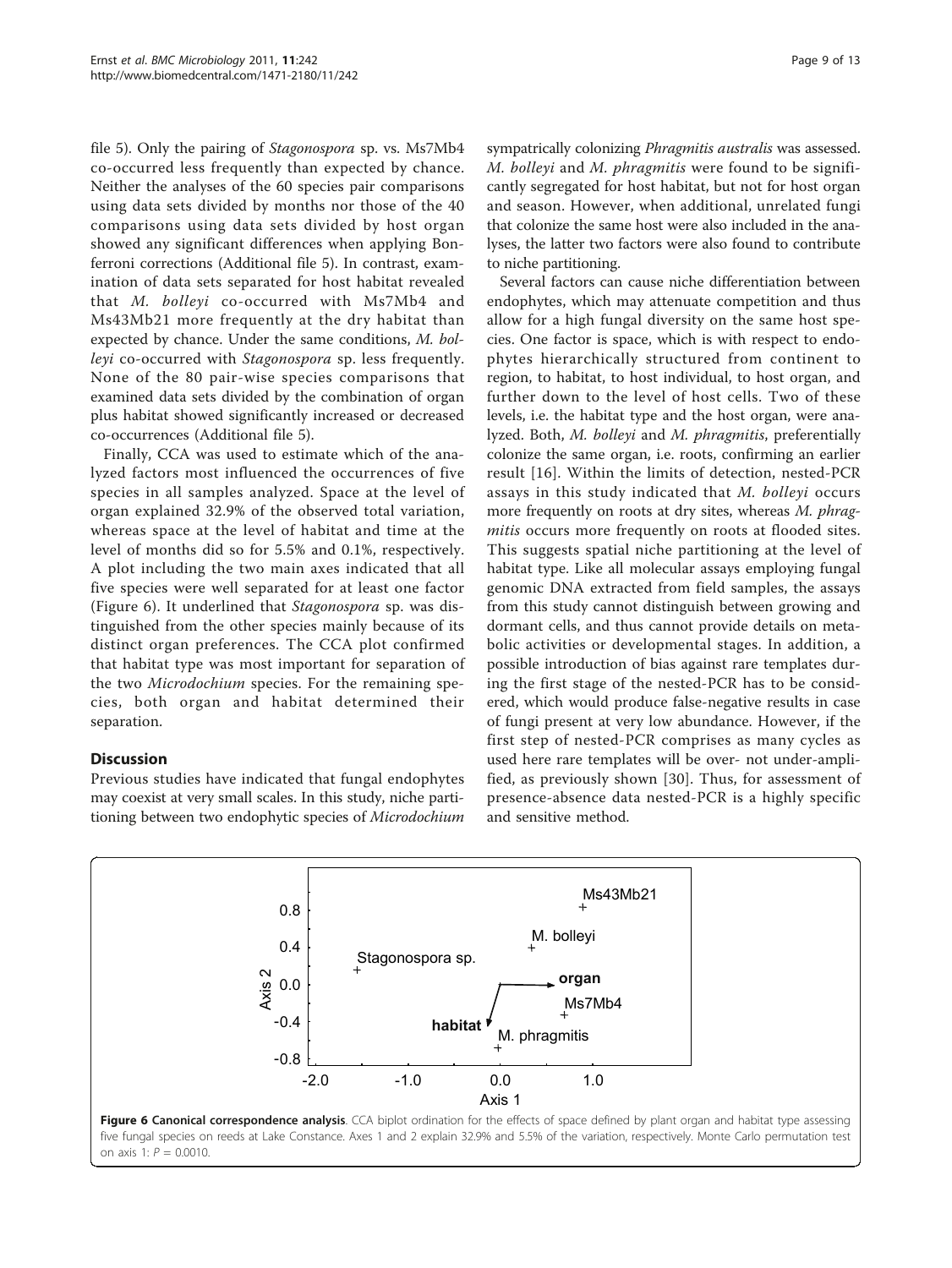Further support for an influence of spatial niche partitioning on the composition of the reed-associated fungal community was obtained when occurrences of three additional species were also considered. Both binomial tests and CCA indicated that all five species were differentiated by host organ and / or habitat. Since P. australis has a vast geographical distribution, it would be interesting to assess the factor space in structuring fungal communities at higher hierarchical levels in the future.

The importance of space in affecting fungal community composition has previously been acknowledged. Much of this information comes from pathogens of agronomically important crops [\[31](#page-11-0)] and from mycorrhizal fungi [\[14,32-36](#page-11-0)]. In addition, endophyte communities seem also to be influenced by the factor space [\[37](#page-11-0)-[39](#page-11-0)]. However, in contrast to other types of fungi, little is known about the causes leading to spatial differentiation in endophytes. At the same sites examined in this study an even more distinct preference for the habitat type was previously noted for AM fungi that were not observed at flooded sites at all, whereas at the dry sites, 21 phylotypes were detected at various frequencies [\[14](#page-11-0)]. Vertical distribution patterns of reed-associated fungi have been recorded in a brackish tidal marsh, with diverse communities depending on the leaf layer [[40\]](#page-11-0). Site-dependent differences in reed stands are known for Oomycota, where some species preferred either dry or flooded sites [\[41\]](#page-11-0). It seems likely that it is not space per se, but rather specific physico-chemical features of the respective sites that cause such differences.

Another factor that can cause niche differentiation between fungal endophytes is time, resolved here at the scale of individual months of the season. The progress of the season drives host developmental processes like the emergence of shoots and leaves in spring and senescence in autumn, and thus dynamically modifies the niches available to plant-associated fungi. The occurrences of M. bolleyi and M. phragmitis were similar for season. Thus, seasonal niche partitioning does not seem to significantly separate Microdochium spp. on common reed. However, binomial tests indicated that time was a factor involved in the separation of the five species analyzed.

The contribution of seasonal variation to fungal community variation has previously been recognized. Endophytic colonization of tropical cacao trees increased with leaf age and partially protected the host against pathogenic Phytophthora sp. [\[42](#page-11-0)]. Similarly, endophytic diversity increased during leaf development in Camellia japonica, whereas epiphytic diversity remained stable with season [[43](#page-11-0)]. Seasonal succession was also demonstrated for the mycoflora in a Colorado mountain soil that changed substantially between spring and summer, suggesting functional differentiation [[44\]](#page-12-0). Seasonal variation has been found in an aquatic fungal community decomposing plant debris in streams [\[45\]](#page-12-0). In reed stands

at Lake Constance, Oomycota populations were shown previously to exhibit seasonal variation [[46\]](#page-12-0). For the reed pathogen Pythium phragmitis, minimal detection in August resembled the decrease of Microdochium spp. during the summer.

Temporal niche differentiation thus contributes to the separation of the five species examined, although to a lesser extent than space. Thus, niche differences resulting from abiotic or biotic attributes seem to separate these fungi and may explain their coexistence on the same host. Temperature was one attribute that distinguished the two Microdochium species in vitro. M. phragmitis, which occurs more frequently at flooded sites, grows faster at lower temperatures, whereas M. bolleyi, which prefers dry sites, grows faster at higher temperatures. For most of the year, based on the in vitro growth rates, temperatures existed in the soil at which M. phragmitis would grow faster than M. bolleyi if additional factors such as competing fungi are not considered. In this context, temperature contributes to the differentiation of other Microdochium species [[47,48\]](#page-12-0).

Other attributes may be involved in spatial niche differentiation for habitat type observed for Microdochium spp. Carbon usage patterns of the two species were found to overlap significantly more than expected by chance, although certain substrates, including compounds of the central carbon metabolism, secondary sugars, and sugar alcohols, are utilized differentially. In P. australis site-dependent variations for central metabolites were reported [[49\]](#page-12-0). Basal culm internodes from flooded sites had higher total amino acid and lower total carbohydrate contents than those from dry sites. Several metabolites were individually recorded in that study, but none of those varying for habitat type could explain the contrasting habitat preferences of the two Microdochium species when considering the results of the BIOLOG experiments.

Earlier studies have noted that host-derived carbohydrates might affect the occurrences of plant-associated fungi. Root-associated endophytes grew better in vitro on low concentrations of certain carbohydrates than rhizosphere and soil fungi retrieved from the same Austrian grassland [[50](#page-12-0)]. It was suggested, "that plant sugars or sugar alcohols may constitute signals that facilitate adaptation of certain fungi to a specific host plant". Some of such compounds are differentially utilizable by Microdochium spp. Another study reported that Neotyphodium endophytes were inhibited in vitro by high concentrations of hexose and were incapable of utilizing xylose and arabinose [[51\]](#page-12-0). These findings were supported by results showing that Neotyphodium lolii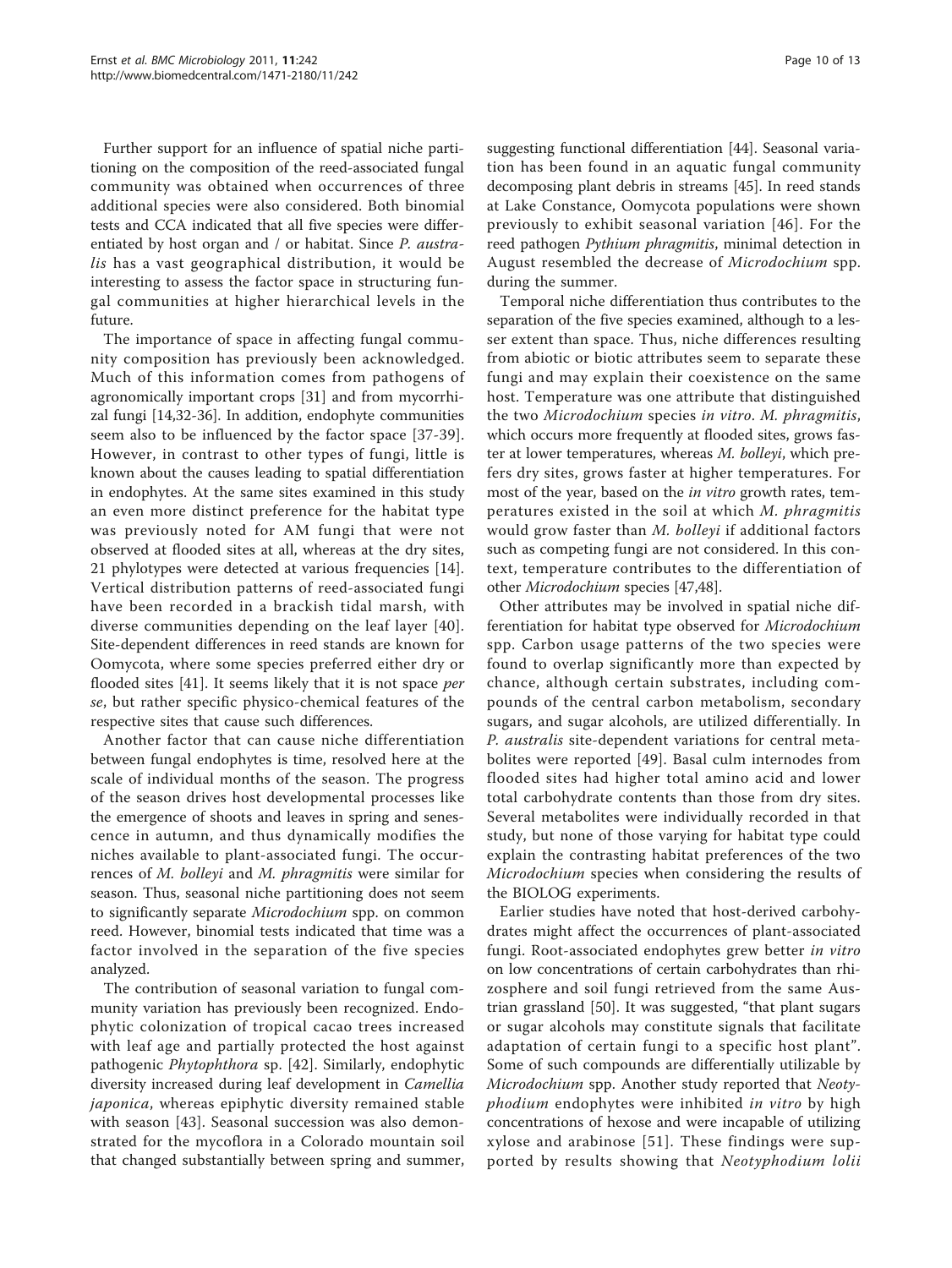<span id="page-10-0"></span>grows more slowly in varieties of its host Lolium perenne bred for intrinsically high sugar concentrations [[52](#page-12-0)]. For AM fungi, it was suggested that competition for the same carbon sources present in the same niche caused differential colonization [\[53](#page-12-0)]. A report comparing ericoid and orchid mycorrhizal fungi found that carbon source utilization was generally quite similar in vitro except for distinct differences for tannic acid and certain amino acids [\[54\]](#page-12-0). These publications indicate that the quality and the quantity of carbon sources available in the host may be one of the attributes influencing the composition of the associated fungal community.

Although the BIOLOG system provides interesting insights in the capacity of fungi to utilize various carbon sources, the difference in growth conditions in vitro compared to in planta should be considered. Single carbon sources are tested in vitro, whereas in planta many different sources are present. For the moment, it is not clear whether the carbon sources differentially used by Microdochium spp. in vitro are available at contrasting levels in roots or whether they have physiological importance for the fungi. Furthermore, competition with other endophytes for carbon sources may also influence their occurrences in the field. Thus, the challenging task remains to prove that differential utilization of carbon sources in vitro contributes to the coexistence of endophytes in planta.

Interactions between species implied by positive or negative co-occurrence was the third factor examined with respect to the differential colonization of the roots of common reed by Microdochium spp. Although spatial niche partitioning between M. bolleyi and M. phragmitis was significant, it was not perfect. Since none of the comparisons assessed by Fisher's Exact test exhibited any negative co-occurrence, a direct antagonism between these two species is unlikely. Moreover, in 8.4% of the samples both species were detected which may suggest "true" coexistence. Otherwise, reduced competition for space or carbon (or other essential compounds and ions) may explain this finding. This could occur if colony sizes were much smaller than sample sizes or if the two species used different resources. However, the two Microdochium species constitute only a small part of the entire fungal community colonizing common reed. Thus, antagonism or synergism might be indicated when considering additional fungi. This is already seen when including the data available for three more species. Whereas the Eco-Sim analysis suggests an overall signature of negative cooccurrence, Fisher's Exact test indicates negative and positive co-occurrences for certain species pairings. It is noteworthy that none of the three additional species exhibited negative co-occurrence with M. bolleyi and M. phragmitis in the total data set. Instead, M. bolleyi generally co-occurred significantly more frequently with Ms7Mb4 and Ms43Mb21 than expected by chance. Such

a positive co-occurrence may appear when the conditions that are conducive for one species are also favorable for another species. Alternatively, positive co-occurrence may result from synergism. On the other hand, there existed an overall negative co-occurrence between Stagonospora sp. and Ms7Mb4, significantly preferring leaves [[17\]](#page-11-0) and roots [\[15\]](#page-11-0), respectively. This could have resulted from strongly contrasting niche preferences, severe competition for the same substrates or from the secretion of toxins (antagonism). Our results suggest that it is rather unlikely that antagonism by any of the other three fungi is responsible for the differential colonization of roots by Microdochium spp. Since the fungal community on common reed is larger than addressed here, we cannot rule out that other endophytes may exert such influences.

# Conclusions

This study supports the concept that niche partitioning allows for differential colonization of common reed by the fungal species investigated. Therefore, a purely neutral model is unlikely to explain the assembly of the mycoflora of common reed. Nonetheless, it remains to be shown to what extent stochastic factors could also contribute to variations in the composition, distribution and diversity of this fungal community.

# Additional material

[Additional file 1: D](http://www.biomedcentral.com/content/supplementary/1471-2180-11-242-S1.PDF)etails of isolates studied. This file provides a list of 21 Microdochium isolates used in this study, including accession numbers of ITS sequences and information about their origins.

[Additional file 2: S](http://www.biomedcentral.com/content/supplementary/1471-2180-11-242-S2.PPT)pecificity of nested-PCR assays targeting Microdochium spp. This file documents the specificity of the assays employed. A) First PCR step using primers ITS1F and ITS4. M = 100 bp size standard, water: no template DNA included, P. australis: genomic DNA of axenically grown reed plants, genomic DNAs from fungal isolates 4/97-9 (Humicola sp.), 6/97-38 (Chaetomium sp.), 6/97-54 (Fusarium sp.), A4 (Fusarium sp.), 5/97-16 (Microdochium phragmitis), 5/97-54 (M. bolleyi), 5/97-49 (M. bolleyi), 5/97-66 (M. phragmitis), respectively. B) and C) Second PCR steps using primers 5/97-16/ITS.F2 and 5/97-16/ITS.R2, and 5/97-54/ITS.F2 and 5/97-54/ITS.R2, respectively, and the products of the first PCR step as templates.

[Additional file 3: U](http://www.biomedcentral.com/content/supplementary/1471-2180-11-242-S3.PDF)tilization of carbon sources. This file documents relative growth of Microdochium isolates on 95 different carbon sources on BIOLOG SF-N2 microtiter plates.

[Additional file 4: P](http://www.biomedcentral.com/content/supplementary/1471-2180-11-242-S4.PDF)air-wise analysis of spatial niche differentiation. This file includes P-values from binomial distribution tests for pair-wise analysis of occurrence between five fungal species from reed with respect to space and time. This data set was used to create Figure [5A](#page-7-0) and [5B](#page-7-0).

[Additional file 5: P](http://www.biomedcentral.com/content/supplementary/1471-2180-11-242-S5.PDF)air-wise analysis of co-occurrence. This file includes P-values from Fisher's Exact tests for pair-wise analysis of cooccurrence between five fungal species from reed with respect to space and time.

#### Acknowledgements

This work was financially supported by the Deutsche Forschungsgemeinschaft through SFB 454 (Bodenseelitoral). We thank Dr.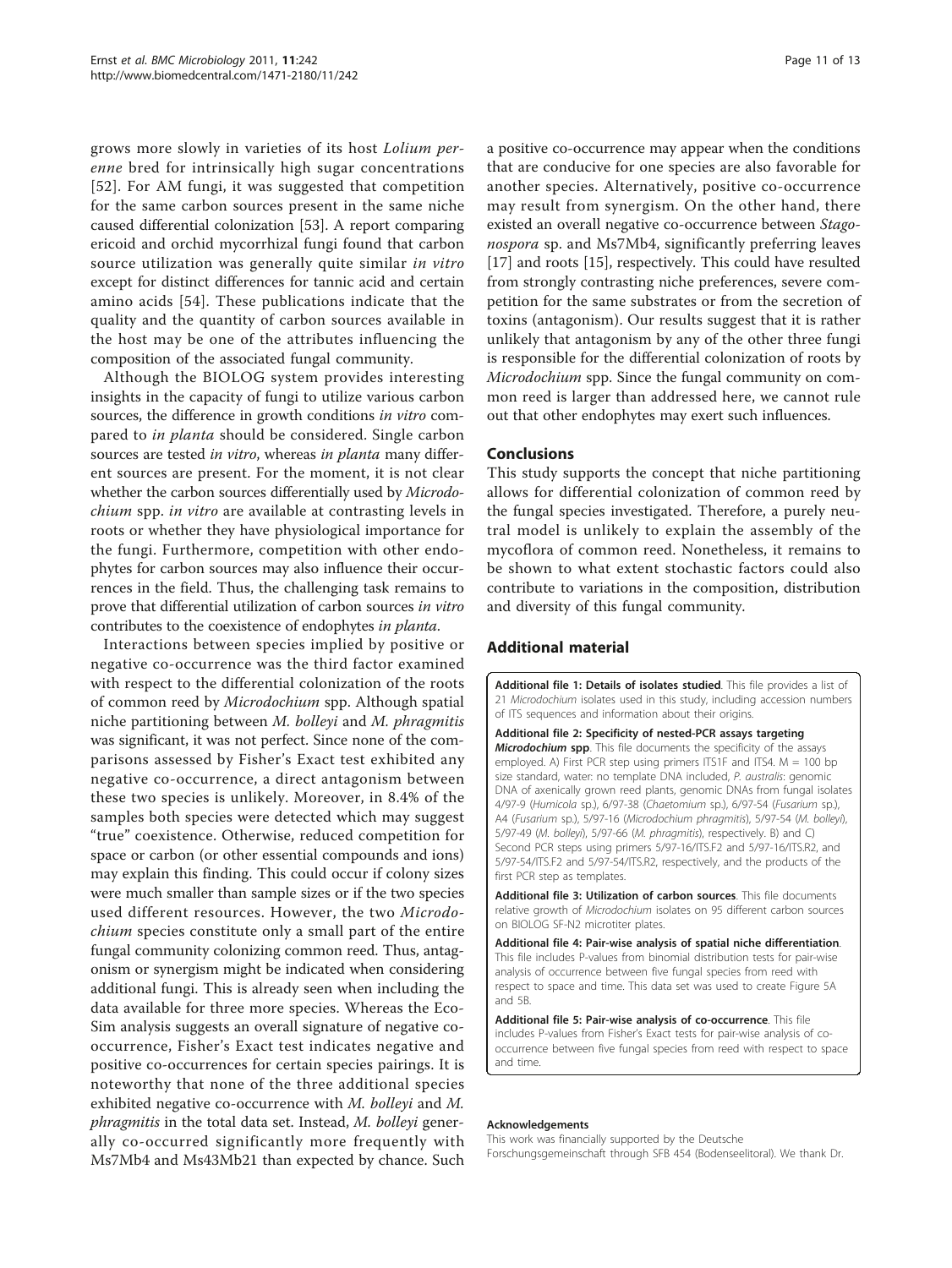<span id="page-11-0"></span>Jan Nechwatal (Universität Konstanz) for providing the temperature data for Lake Constance and for discussion of the data. We gratefully acknowledge Dr. Willi Nagl (Universität Konstanz) for advice on statistics, Dr. Ulrike Damm (CBS, Utrecht) for advice on taxonomy, and Michael Koch (Universität Konstanz) for technical help.

#### Author details

<sup>1</sup>Lehrstuhl Phytopathologie, Fachbereich Biologie, Universität Konstanz, Universitätsstr. 10, D-78457 Konstanz, Germany. <sup>2</sup>Institut für Agrar- und Ernährungswissenschaften, Naturwissenschaftliche Fakultät III, Martin-Luther-Universität Halle-Wittenberg, Betty-Heimann-Str. 3, D-06120 Halle (Saale), Germany. <sup>3</sup>Interdisziplinäres Zentrum für Nutzpflanzenforschung, Martin-Luther-Universität Halle-Wittenberg, Betty-Heimann-Str. 3, D-06120 Halle (Saale), Germany.

#### Authors' contributions

ME collected samples, performed growth rate and nested-PCR assays, statistical data analyses, and contributed to the manuscript. KN collected samples, generated DNA sequences, and conducted the BIOLOG experiments. KWM was an advisor of the work and contributed to the manuscript. SGRW conceived and coordinated the project, contributed to statistical analyses, and wrote the manuscript. All authors read and approved the final manuscript.

#### Received: 11 June 2011 Accepted: 27 October 2011 Published: 27 October 2011

#### References

- 1. Hubbell SP: The unified neutral theory of biodiversity and biogeography. Princeton, NJ: Princeton University Press; 2001.
- 2. Bell G: The co-distribution of species in relation to the neutral theory of community ecology. Ecology 2005, 86:1757-1770.
- 3. Volkov I, Banavar JR, Hubbell SP, Maritan A: [Neutral theory and relative](http://www.ncbi.nlm.nih.gov/pubmed/12944964?dopt=Abstract) [species abundance in ecology.](http://www.ncbi.nlm.nih.gov/pubmed/12944964?dopt=Abstract) Nature 2003, 424:1035-1037.
- 4. Gilbert B, Lechowicz MJ: [Neutrality, niches, and dispersal in a temperate](http://www.ncbi.nlm.nih.gov/pubmed/15128948?dopt=Abstract) [forest understory.](http://www.ncbi.nlm.nih.gov/pubmed/15128948?dopt=Abstract) Proc Natl Acad Sci USA 2004, 101:7651-7656.
- McGill BJ: [A test of the unified neutral theory of biodiversity.](http://www.ncbi.nlm.nih.gov/pubmed/12692564?dopt=Abstract) Nature 2003, 422:881-885.
- 6. Tilman D: [Niche tradeoffs, neutrality, and community structure: a](http://www.ncbi.nlm.nih.gov/pubmed/15243158?dopt=Abstract) [stochastic theory of resource competition, invasion, and community](http://www.ncbi.nlm.nih.gov/pubmed/15243158?dopt=Abstract) [assembly.](http://www.ncbi.nlm.nih.gov/pubmed/15243158?dopt=Abstract) Proc Natl Acad Sci USA 2004, 101:10854-10861.
- 7. Cottenie K: [Integrating environmental and spatial processes in ecological](http://www.ncbi.nlm.nih.gov/pubmed/21352441?dopt=Abstract) [community dynamics.](http://www.ncbi.nlm.nih.gov/pubmed/21352441?dopt=Abstract) Ecol Lett 2005, 8:1175-1182.
- 8. Helgason T, Fitter AH: [Natural selection and the evolutionary ecology of](http://www.ncbi.nlm.nih.gov/pubmed/19429838?dopt=Abstract) [the arbuscular mycorrhizal fungi \(Phylum Glomeromycota\).](http://www.ncbi.nlm.nih.gov/pubmed/19429838?dopt=Abstract) J Exp Bot 2009, 60:2465-2480.
- 9. Parniske M: Arbuscular mycorrhiza: the mother of plant root endosymbioses. 2008, 6:763-775.
- 10. Rodriguez RJ, White JF Jr, Arnold AE, Redman RS: [Fungal endophytes:](http://www.ncbi.nlm.nih.gov/pubmed/19236579?dopt=Abstract) [diversity and functional roles.](http://www.ncbi.nlm.nih.gov/pubmed/19236579?dopt=Abstract) New Phytol 2009, 182:314-330.
- 11. Saikkonen K, Lehtonen P, Helander M, Koricheva J, Faeth SH: [Model](http://www.ncbi.nlm.nih.gov/pubmed/16890473?dopt=Abstract) [systems in ecology: dissecting the endophyte-grass literature.](http://www.ncbi.nlm.nih.gov/pubmed/16890473?dopt=Abstract) Trends Plant Sci 2006, 11:428-433.
- 12. Schardl CL, Leuchtmann A, Spiering MJ: [Symbioses of grasses with](http://www.ncbi.nlm.nih.gov/pubmed/15377223?dopt=Abstract) [seedborne fungal endophytes.](http://www.ncbi.nlm.nih.gov/pubmed/15377223?dopt=Abstract) Annu Rev Plant Biol 2004, 55:315-340.
- 13. Schulz B, Boyle C: [The endophytic continuum.](http://www.ncbi.nlm.nih.gov/pubmed/16080390?dopt=Abstract) Mycol Res 2005, 109:661-686.
- 14. Wirsel SGR: [Homogenous stands of a wetland grass harbour diverse](http://www.ncbi.nlm.nih.gov/pubmed/19712396?dopt=Abstract) [consortia of arbuscular mycorrhizal fungi.](http://www.ncbi.nlm.nih.gov/pubmed/19712396?dopt=Abstract) FEMS Microbiol Ecol 2004, 48:129-138.
- 15. Neubert K, Mendgen K, Brinkmann H, Wirsel SGR: [Only a few fungal](http://www.ncbi.nlm.nih.gov/pubmed/16461657?dopt=Abstract) [species dominate highly diverse mycofloras associated with the](http://www.ncbi.nlm.nih.gov/pubmed/16461657?dopt=Abstract) [common reed.](http://www.ncbi.nlm.nih.gov/pubmed/16461657?dopt=Abstract) Appl Environ Microbiol 2006, 72:1118-1128.
- 16. Wirsel SGR, Leibinger W, Ernst M, Mendgen K: Genetic diversity of fungi closely associated with common reed. New Phytol 2001, 149:589-598.
- 17. Ernst M, Mendgen KW, Wirsel SGR: [Endophytic fungal mutualists: Seed](http://www.ncbi.nlm.nih.gov/pubmed/12848423?dopt=Abstract)borne Stagonospora [spp. enhance reed biomass production in axenic](http://www.ncbi.nlm.nih.gov/pubmed/12848423?dopt=Abstract) [microcosms.](http://www.ncbi.nlm.nih.gov/pubmed/12848423?dopt=Abstract) Mol Plant-Microbe Interact 2003, 16:580-587.
- 18. Damm U, Brune A, Mendgen K: In vivo [observation of conidial](http://www.ncbi.nlm.nih.gov/pubmed/19719598?dopt=Abstract) [germination at the oxic-anoxic interface and infection of submerged](http://www.ncbi.nlm.nih.gov/pubmed/19719598?dopt=Abstract) reed roots by [Microdochium bolleyi](http://www.ncbi.nlm.nih.gov/pubmed/19719598?dopt=Abstract). FEMS Microbiol Ecol 2003, 45:293-299.
- 19. Hodges CF, Campbell DA: Infection of adventitious roots of Agrostis palustris by Idriella bolleyi. J Phytopathol 1996, 144:265-271.
- 20. Dawson WAJM, Bateman GL: Fungal communities on roots of wheat and barley and effects of seed treatments containing fluquinconazole applied to control take-all. Plant Pathol 2001, 50:75-82.
- 21. Fernandez MR, Holzgang G: Fungal populations in subcrown internodes and crowns of oat crops in Saskatchewan. Can J Plant Sci 2009, 89:549-557.
- 22. Wirsel SGR, Runge-Froböse C, Ahren DG, Kemen E, Oliver RP, Mendgen KW: [Four or more species of](http://www.ncbi.nlm.nih.gov/pubmed/11848674?dopt=Abstract) Cladosporium sympatrically colonize Phragmites [australis](http://www.ncbi.nlm.nih.gov/pubmed/11848674?dopt=Abstract). Fungal Genet Biol 2002, 35:99-113.
- 23. Swofford DL: PAUP\*. Phylogenetic Analysis Using Parsimony (\* and Other Methods). Sunderland, MA: Sinauer;, Version 4 2000.
- 24. Gotelli NJ, Entsminger GL: EcoSim: Null models software for ecology. Jericho, VT: Acquired Intelligence Inc. & Kesey-Bear;, Version 7.72 2006.
- 25. Ulrich W, Gotelli NJ: [Null model analysis of species nestedness patterns.](http://www.ncbi.nlm.nih.gov/pubmed/17645028?dopt=Abstract) Ecology 2007, 88:1824-1831.
- 26. Rao PS, Niederpruem DJ: [Carbohydrate metabolism during](http://www.ncbi.nlm.nih.gov/pubmed/5391229?dopt=Abstract) [morphogenesis of](http://www.ncbi.nlm.nih.gov/pubmed/5391229?dopt=Abstract) Coprinus lagopus (sensu Buller). J Bacteriol 1969, 100:1222-1228.
- 27. Zervakis GI, Moncalvo JM, Vilgalys R: [Molecular phylogeny, biogeography](http://www.ncbi.nlm.nih.gov/pubmed/14993321?dopt=Abstract) [and speciation of the mushroom species](http://www.ncbi.nlm.nih.gov/pubmed/14993321?dopt=Abstract) Pleurotus cystidiosus and allied [taxa.](http://www.ncbi.nlm.nih.gov/pubmed/14993321?dopt=Abstract) Microbiology 2004, 150:715-726.
- 28. O'Brien HE, Parrent JL, Jackson JA, Moncalvo JM, Vilgalys R: [Fungal](http://www.ncbi.nlm.nih.gov/pubmed/16151147?dopt=Abstract) [community analysis by large-scale sequencing of environmental](http://www.ncbi.nlm.nih.gov/pubmed/16151147?dopt=Abstract) [samples.](http://www.ncbi.nlm.nih.gov/pubmed/16151147?dopt=Abstract) Appl Environ Microbiol 2005, 71:5544-5550.
- Smith ME, Douhan GW, Rizzo DM: [Intra-specific and intra-sporocarp ITS](http://www.ncbi.nlm.nih.gov/pubmed/17710446?dopt=Abstract) [variation of ectomycorrhizal fungi as assessed by rDNA sequencing of](http://www.ncbi.nlm.nih.gov/pubmed/17710446?dopt=Abstract) [sporocarps and pooled ectomycorrhizal roots from a](http://www.ncbi.nlm.nih.gov/pubmed/17710446?dopt=Abstract) Quercus woodland. Mycorrhiza 2007, 18:15-22.
- 30. Park JW, Crowley DE: [Nested PCR bias: a case study of](http://www.ncbi.nlm.nih.gov/pubmed/20383382?dopt=Abstract) Pseudomonas spp. [in soil microcosms.](http://www.ncbi.nlm.nih.gov/pubmed/20383382?dopt=Abstract) J Environ Monit 2010, 12:985-988.
- 31. Fitt BDL, Huang YJ, van den Bosch F, West JS: [Coexistence of related](http://www.ncbi.nlm.nih.gov/pubmed/16602949?dopt=Abstract) [pathogen species on arable crops in space and time.](http://www.ncbi.nlm.nih.gov/pubmed/16602949?dopt=Abstract) Annu Rev Phytopathol 2006, 44:163-182.
- 32. Mummey DL, Rillig MC: [Spatial characterization of arbuscular mycorrhizal](http://www.ncbi.nlm.nih.gov/pubmed/18363704?dopt=Abstract) [fungal molecular diversity at the submetre scale in a temperate](http://www.ncbi.nlm.nih.gov/pubmed/18363704?dopt=Abstract) [grassland.](http://www.ncbi.nlm.nih.gov/pubmed/18363704?dopt=Abstract) FEMS Microbiol Ecol 2008, 64:260-270.
- 33. Lekberg Y, Koide RT, Rohr JR, Aldrich-Wolfe L, Morton JB: Role of niche restrictions and dispersal in the composition of arbuscular mycorrhizal fungal communities. J Ecol 2007, 95:95-105.
- 34. Genney DR, Anderson IC, Alexander IJ: [Fine-scale distribution of pine](http://www.ncbi.nlm.nih.gov/pubmed/16608462?dopt=Abstract) [ectomycorrhizas and their extramatrical mycelium.](http://www.ncbi.nlm.nih.gov/pubmed/16608462?dopt=Abstract) New Phytol 2006, 170:381-390.
- 35. Dickie IA, Reich PB: Ectomycorrhizal fungal communities at forest edges. J Ecol 2005, 93:244-255.
- 36. Husband R, Herre EA, Turner SL, Gallery R, Young JPW: [Molecular diversity](http://www.ncbi.nlm.nih.gov/pubmed/12453249?dopt=Abstract) [of arbuscular mycorrhizal fungi and patterns of host association over](http://www.ncbi.nlm.nih.gov/pubmed/12453249?dopt=Abstract) [time and space in a tropical forest.](http://www.ncbi.nlm.nih.gov/pubmed/12453249?dopt=Abstract) Mol Ecol 2002, 11:2669-2678.
- 37. Grunig CR, Sieber TN, Rogers SO, Holdenrieder O: Spatial distribution of dark septate endophytes in a confined forest plot. Mycol Res 2002, 106:832-840.
- 38. Queloz V, Grunig CR, Sieber TN, Holdenrieder O: [Monitoring the spatial](http://www.ncbi.nlm.nih.gov/pubmed/16313647?dopt=Abstract) [and temporal dynamics of a community of the tree-root endophyte](http://www.ncbi.nlm.nih.gov/pubmed/16313647?dopt=Abstract) [Phialocephala fortinii s.l](http://www.ncbi.nlm.nih.gov/pubmed/16313647?dopt=Abstract). New Phytol 2005, 168:651-660.
- 39. Carroll G: Forest Endophytes Pattern and Process. Can J Bot 1995, 73: S1316-S1324.
- 40. Van Ryckegem G, Gessner MO, Verbeken A: [Fungi on leaf blades of](http://www.ncbi.nlm.nih.gov/pubmed/17334859?dopt=Abstract) Phragmites australis [in a brackish tidal marsh: Diversity, succession, and](http://www.ncbi.nlm.nih.gov/pubmed/17334859?dopt=Abstract) [leaf decomposition.](http://www.ncbi.nlm.nih.gov/pubmed/17334859?dopt=Abstract) Microb Ecol 2007, 53:600-611.
- 41. Nechwatal J, Wielgoss A, Mendgen K: [Diversity, host, and habitat](http://www.ncbi.nlm.nih.gov/pubmed/18455383?dopt=Abstract) [specificity of oomycete communities in declining reed stands](http://www.ncbi.nlm.nih.gov/pubmed/18455383?dopt=Abstract) (Phragmites australis[\) of a large freshwater lake.](http://www.ncbi.nlm.nih.gov/pubmed/18455383?dopt=Abstract) Mycol Res 2008, 112:689-696.
- 42. Arnold AE, Mejia LC, Kyllo D, Rojas EI, Maynard Z, Robbins N, Herre EA: [Fungal endophytes limit pathogen damage in a tropical tree.](http://www.ncbi.nlm.nih.gov/pubmed/14671327?dopt=Abstract) Proc Natl Acad Sci USA 2003, 100:15649-15654.
- 43. Osono T: [Endophytic and epiphytic phyllosphere fungi of](http://www.ncbi.nlm.nih.gov/pubmed/18751546?dopt=Abstract) Camellia japonica[: seasonal and leaf age-dependent variations.](http://www.ncbi.nlm.nih.gov/pubmed/18751546?dopt=Abstract) Mycologia 2008, 100:387-391.